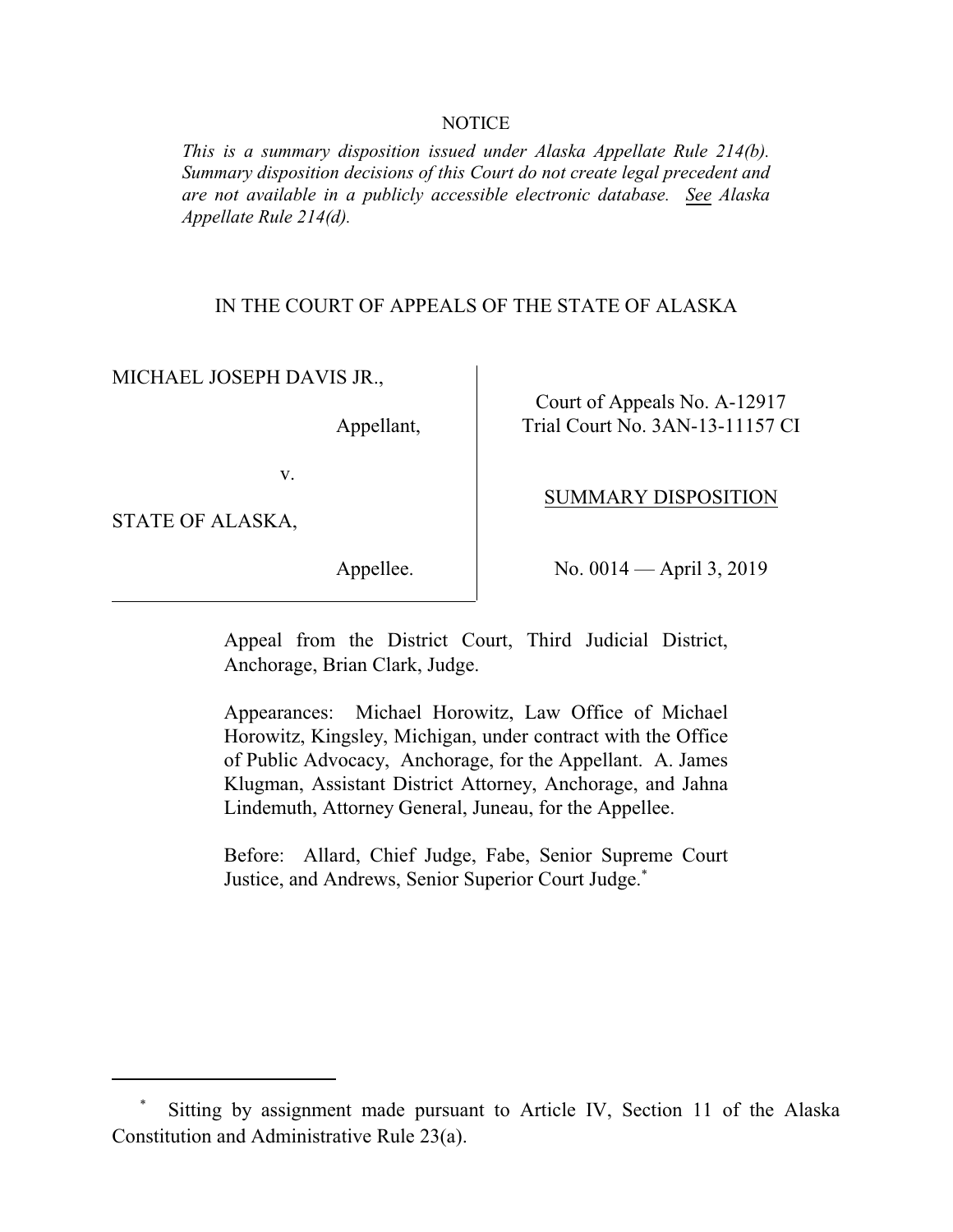Michael Joseph Davis Jr., appeals the district court's dismissal of his application for post-conviction relief after his attorney submitted a certificate of no merit. $<sup>1</sup>$ </sup>

 Davis argues that the district court failed to follow the requirements of Alaska Criminal Rule 35.1(f)(2) before dismissing Davis's application — specifically, the court should have independently assessed whether it appeared that Davis was not entitled to relief, should have issued an order explaining its own reasons for reaching that conclusion, and should have given Davis an opportunity to respond to that order.<sup>2</sup> The State concedes that the court failed to take these steps and that a remand is appropriate. We have independently reviewed the record and find the State's concession to be wellfounded.<sup>3</sup>

 Davis also argues that the no-merit certificate filed by his attorney was deficient under Criminal Rule 35.1(e)(2) and (3) and our opinion in *Griffin v. State*. 4 The State does not respond to this argument, but we agree with Davis that his attorney's certificate was deficient. Most notably, a certificate of no merit "must provide the court with a full explanation of all the claims the attorney has considered and why the attorney has concluded that these claims are frivolous."<sup>5</sup> The certificate filed by Davis's attorney, however, simply stated that he "was unable to discern any other colorable claims for relief."

<sup>5</sup>*Griffin*, 18 P.3d at 77.

<sup>1</sup>*See* Alaska R. Crim. P. 35.1(e)(2) & (3).

<sup>2</sup>*See* Alaska R. Crim. P. 35.1(f)(2); *see also Lampley v. State*, 353 P.3d 844, 845 (Alaska App. 2015).

<sup>3</sup>*See Boles v. State*, 210 P.3d 454, 455 (Alaska App. 2009).

<sup>4</sup>*Griffin v. State*, 18 P.3d 71 (Alaska App. 2001).